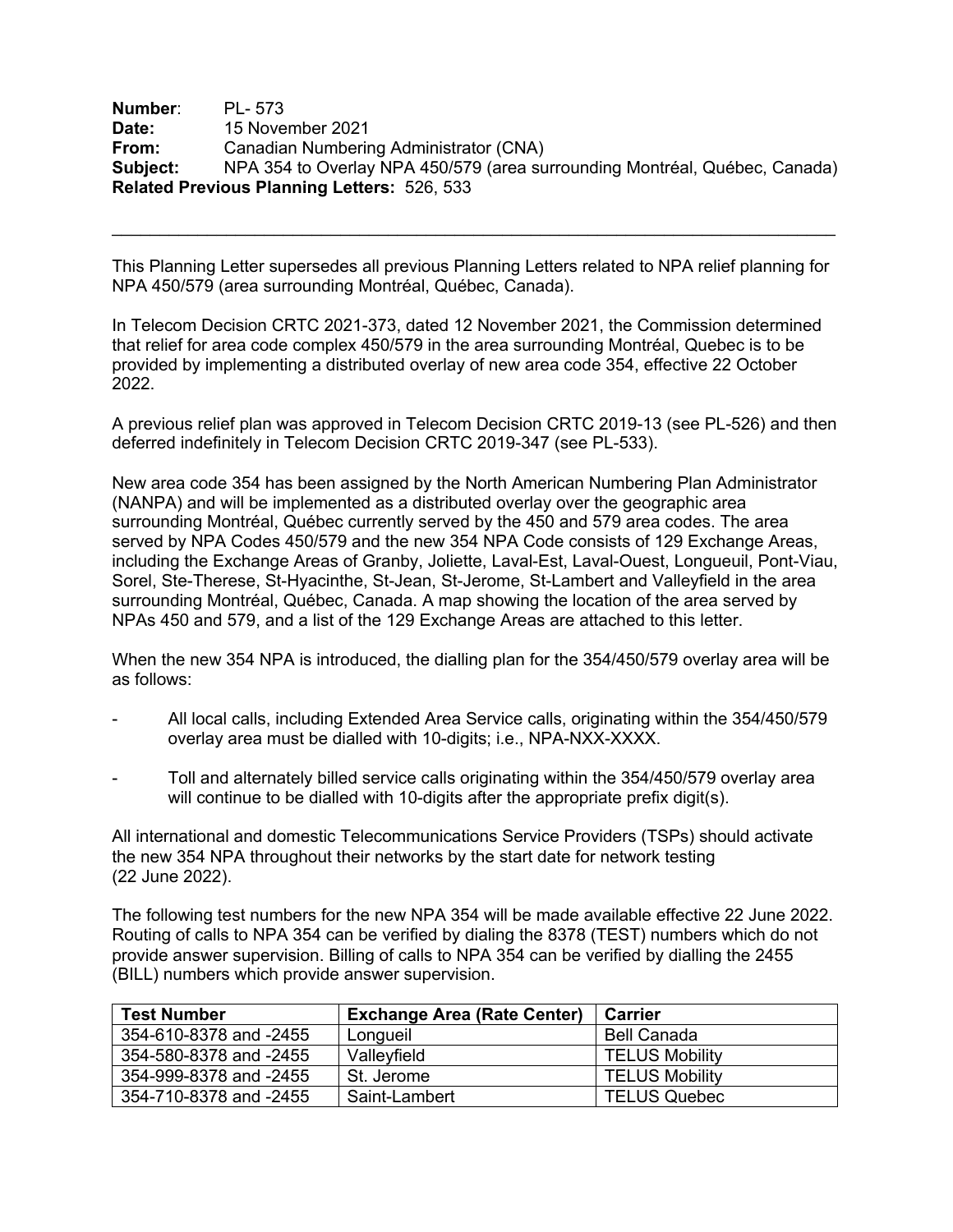Calls successfully completed to test numbers will receive the following announcement:

"La communication a été établie avec succès au numéro de vérification de l'indicatif régional 354, à [NOM DU TÉLÉCOMMUNICATEUR], Québec, Canada. You have successfully completed a call to the 354 Area Code Test Number at [CARRIER NAME] in Québec, Canada."

The disconnection dates for the test numbers will be between 20 November 2022 and 13 January 2023.

Central Office (NXX) Codes within NPA 354 may be assigned to TSPs starting from 22 April 2022 but cannot be activated in the PSTN prior to the Relief Date of 22 October 2022.

General questions about this relief activity may be directed to Suresh Khare or Kelly T. Walsh, of the Canadian Numbering Administrator (CNA), at 613-702-0016. Specific questions related to telecommunications services and network routing should be directed to the appropriate TSP.

**Attachments**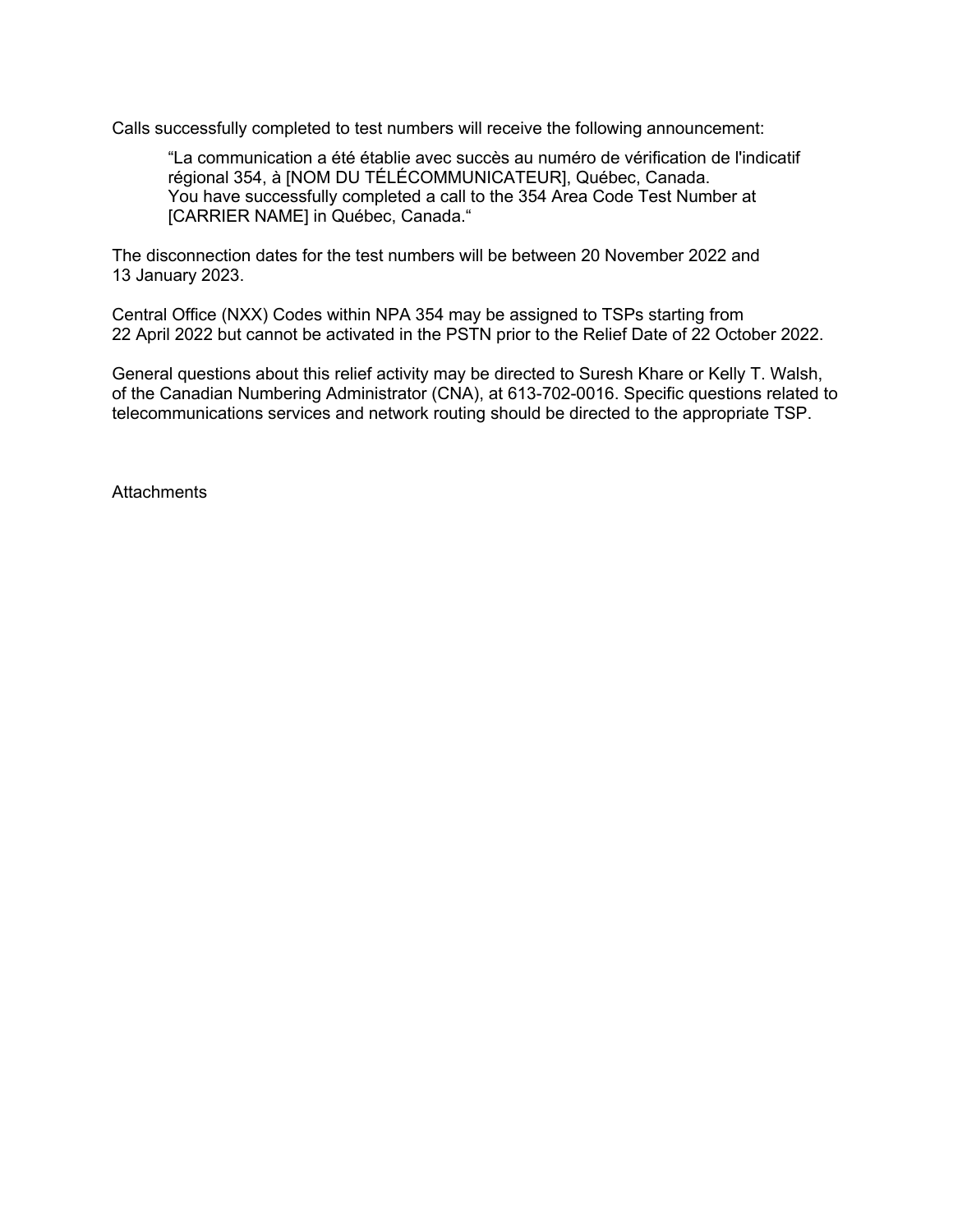## Attachment 1

## **Map of the 450/579 area**

(After relief the NPA 450/579 area will be the NPA 354/450/579 area)

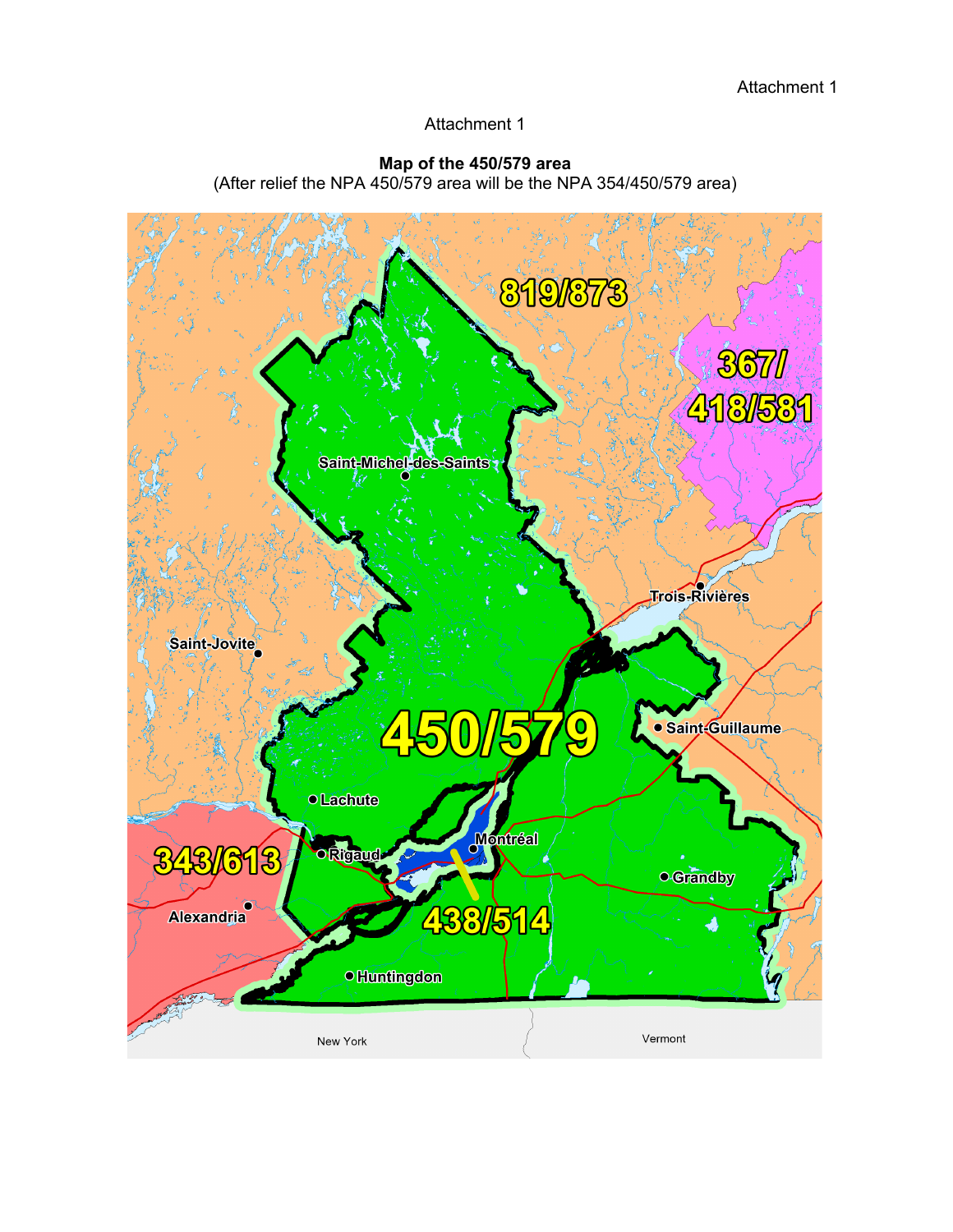## Attachment 2

## **Exchange Areas in NPA 354/450/579**

| Actonvale                |
|--------------------------|
| Baie-Du-Febvre           |
| <b>Beauharnois</b>       |
| <b>Bedford</b>           |
| <b>Beloeil</b>           |
| Berthierville            |
| <b>Boucherville</b>      |
| <b>Bromont</b>           |
| Brownsburg               |
| Chambly                  |
| Chateauguay              |
| Chomedey                 |
| Clarenceville            |
| Contrecoeur              |
| Coteau-du-Lac            |
| Coteau-Landing           |
| Cowansville              |
| Crabtree                 |
| Dunham                   |
| Eastman                  |
| Farnham                  |
| <b>Franklin Centre</b>   |
| Frelighsburg             |
| Granby                   |
| Hemmingford              |
| Henryville               |
| Howick                   |
| Hudson                   |
| Huntingdon               |
| Joliette                 |
| Knowlton                 |
| L'Epiphanie-l'Assomption |
| Lachute                  |
| Lacolle                  |
| Lanoraie                 |
| Laprairie                |
| Laval-Est                |
| Laval-Ouest              |
| Lavaltrie                |

| Lawrenceville            |
|--------------------------|
| Le Gardeur               |
| Les Cedres               |
| Longueuil                |
| Mansonville              |
| Marieville               |
| Mascouche                |
| Mirabel-Aeroport         |
| Mirabel-St-Augustin      |
| Mirabel-Ste-Scholastique |
| Morin Heights            |
| Napierville              |
| Notre-Dame-de-Stanbridge |
| Oka                      |
| Ormstown                 |
| Pierreville              |
| Pont-Viau                |
| Rawdon                   |
| Rigaud                   |
| Riviere-Beaudette        |
| <b>Roxton Falls</b>      |
| Saint-Liboire            |
| Shawbridge               |
| Sorel                    |
| St-Aime                  |
| St-Alphonse-de-Rodriguez |
| <b>St-Andre Est</b>      |
| St-Barthelemy            |
| St-Blaise                |
| St-Bruno                 |
| St-Calixte-de-Kilkenny   |
| St-Cesaire               |
| St-Chrysostome           |
| St-Clet                  |
| St-Constant              |
| St-Damase                |
| St-Denis                 |
| St-Eustache              |
| St-Felix-de-Valois       |